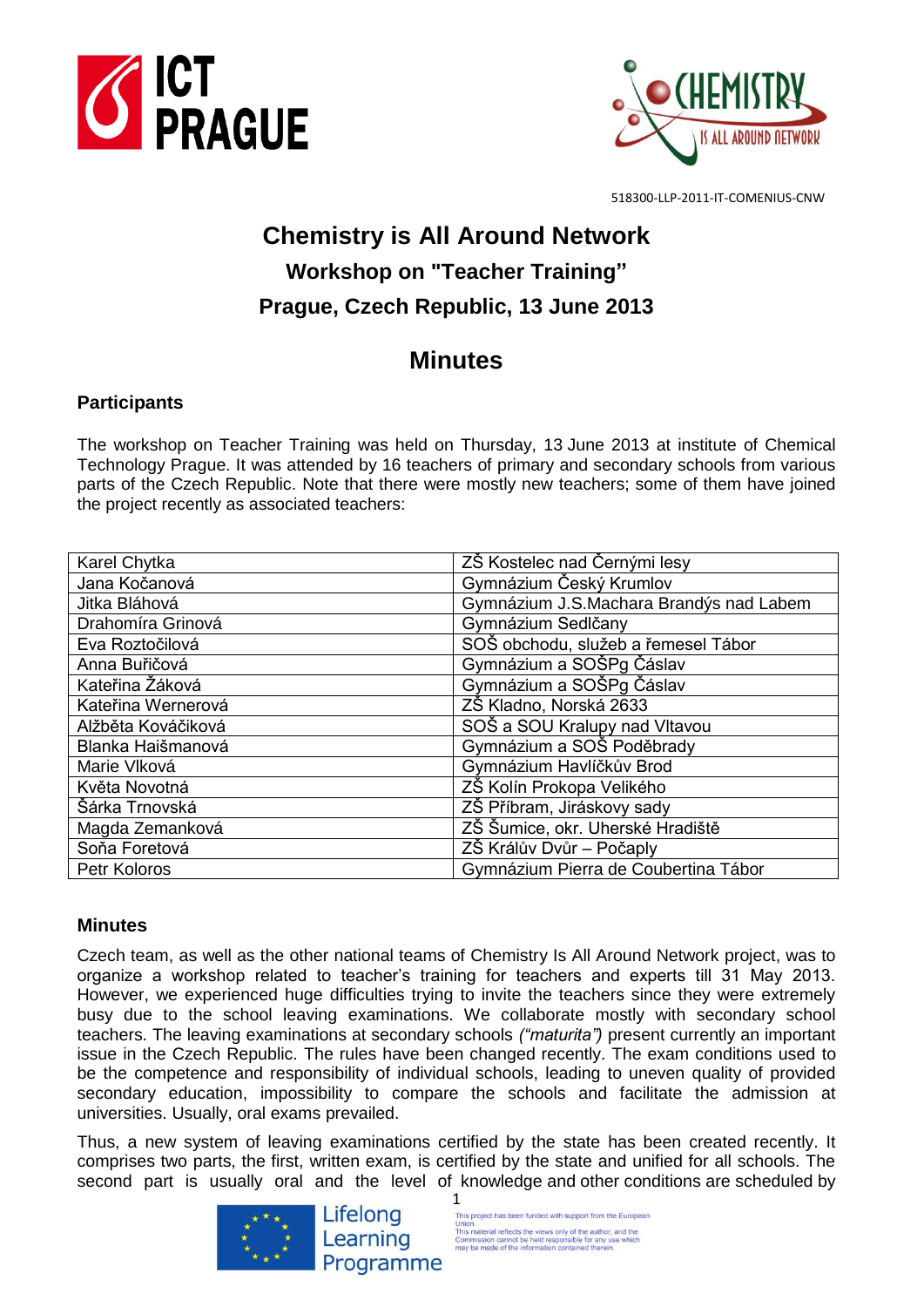



518300-LLP-2011-IT-COMENIUS-CNW

a particular school. Because some severe problems occurred in the first years, the system is being developed and adopted. For instance, at first, the written tests were evaluated by the company governed by the state. After series of complaints, some of the tests were evaluated by the teachers again but due to the enormous business this obligation has been returned to the company. So, the teachers have to cope with constantly changing conditions and have to study new schedules. This together with the second, school part of the exams causes that the teachers are extremely busy in the period of leaving examinations that lasts usually all the month of May. Although we did our best to make them come, many of them did not want or were not allowed to take part in our workshop.

Finally, the workshop was held o**n Thursday, 13 June 2013** at institute of Chemical Technology Prague. The main findings and conclusions are specified below.

Training of teachers once they have graduated from universities is not spread and obvious activity in Czech Republic. Of course, some workshops and training lessons are organized but the general interest is not high. We would like to emphasize that courses for teachers are not mandatory. There are no rules of systematic teachers` training and career growth.

Some principals try to improve the reputation of their schools by encouraging the teachers to attend professional courses. However, permanent busyness of Czech teachers is a major problem which is actual not only in the period of leaving examinations (as described in the introduction). They have no time for trainings and for partnership with our project.

Some of the courses are certified by the Ministry of Education and the graduates get a diploma. Individual workshops could be divided according to their focus on various competencies of teachers:

#### **1. Teachers training in the chemical area**

a) News in science: *Otevřená věda* (Open science): Workshop connects the world of science and teachers. It shows new trends in science and finds new ways how to motivate students. <http://www.otevrena-veda.cz/kurzy-pro-pedagogy/ov-kurzy-pro-pedagogy.html>

b) News from the rules of working with chemicals - safety of teachers` and students` work

c) Innovation training of future teachers of chemistry: Palacký University (Olomouc), (1.1. 2011 –

31.12. 2013) <http://ucitelchemie.upol.cz/>

#### **2. Training of pedagogical competencies**

a) New teaching methodology: Project *Čtyřlístek* (Quatrefoil) in the Liberec region

<http://www.portal-ctyrlistek.cz/cs/fotogalerie/skoleni-ucitelu-chemie.html>

b) New *maturita* (leaving examination) training: it is necessary to instruct teachers how to work with new *maturita* which is time-consuming and teachers feel more busy.

<http://www.novamaturita.cz/vzdelavani-pedagogu-1404033799.html>

c) Methodological Portal RVP (general education programs): online workshops, databases, information sources, handbook for teachers. [\(www.rvp.cz\)](http://www.rvp.cz/)

#### **3. Training in new technologies**:

a) How to work with an interactive whiteboard (from February 2012, high school Teplice):



Lifelong Learning Programme

2<br>This project has been funded with support from the European Union.<br>This material reflects the views only of the author, and the<br>Commission cannot be held responsible for any use which<br>may be made of the information contained therein.